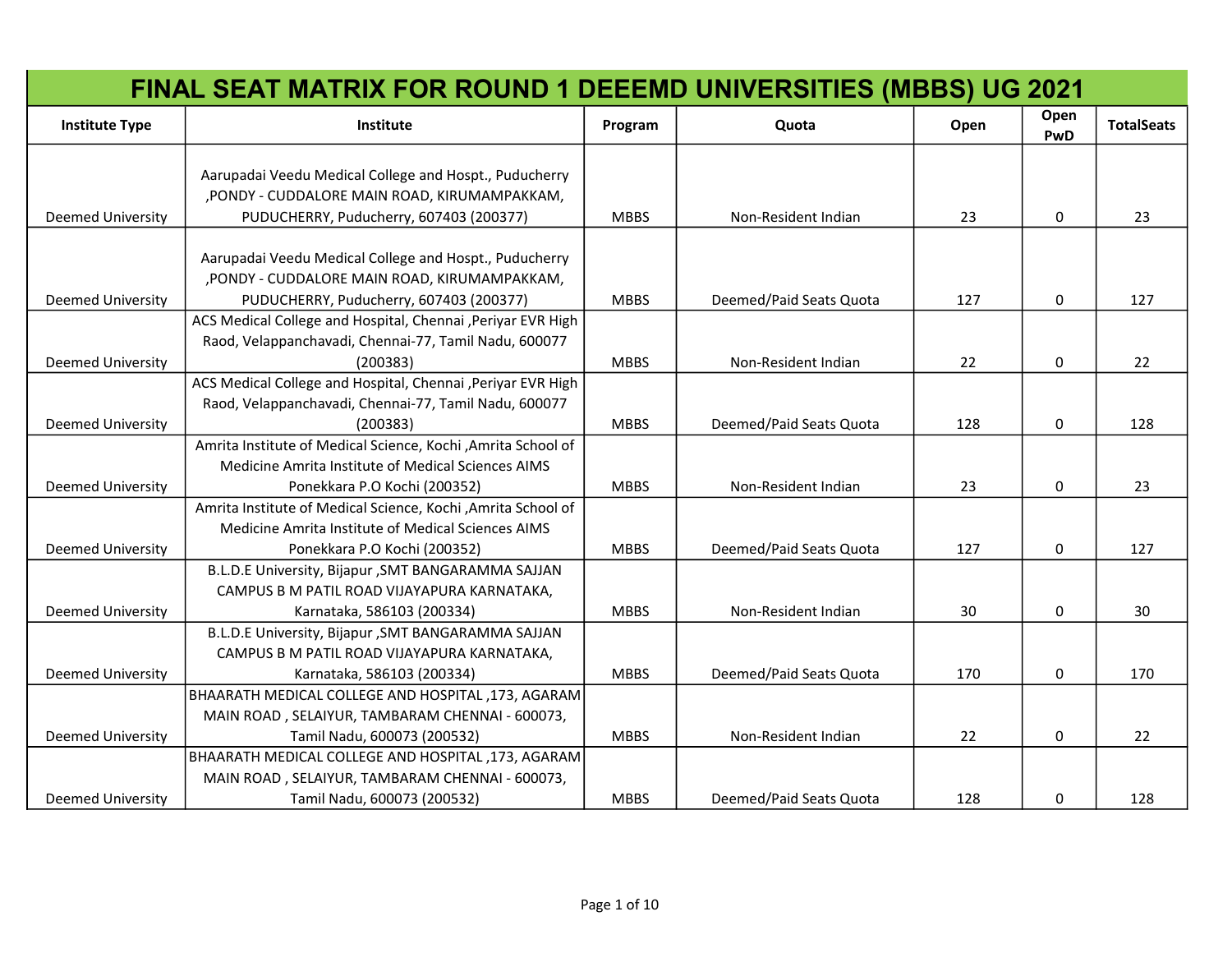|                          | <b>FINAL SEAT MATRIX FOR ROUND 1 DEEEMD UNIVERSITIES (MBBS) UG 2021</b>                                      |             |                         |      |             |                   |
|--------------------------|--------------------------------------------------------------------------------------------------------------|-------------|-------------------------|------|-------------|-------------------|
| <b>Institute Type</b>    | Institute                                                                                                    | Program     | Quota                   | Open | Open<br>PwD | <b>TotalSeats</b> |
|                          |                                                                                                              |             |                         |      |             |                   |
| <b>Deemed University</b> | Bharati Vidyapeeth DU Medical College , Dhankawadi, Pune-<br>Satara Road, Pune, Maharashtra, 411043 (200356) | <b>MBBS</b> | Non-Resident Indian     | 23   | $\mathbf 0$ | 23                |
|                          |                                                                                                              |             |                         |      |             |                   |
|                          | Bharati Vidyapeeth DU Medical College, Dhankawadi, Pune-                                                     |             |                         |      |             |                   |
| <b>Deemed University</b> | Satara Road, Pune, Maharashtra, 411043 (200356)                                                              | <b>MBBS</b> | Deemed/Paid Seats Quota | 127  | 0           | 127               |
|                          | BV Deemed Uni. Med. College and Hos., Sangli , Sangli Miraj                                                  |             |                         |      |             |                   |
|                          | Road Wanlesswadi Sangli Maharashtra, Maharashtra, 416416                                                     |             |                         |      |             |                   |
| <b>Deemed University</b> | (200355)                                                                                                     | <b>MBBS</b> | Non-Resident Indian     | 23   | 0           | 23                |
|                          | BV Deemed Uni. Med. College and Hos., Sangli, Sangli Miraj                                                   |             |                         |      |             |                   |
|                          | Road Wanlesswadi Sangli Maharashtra, Maharashtra, 416416                                                     |             |                         |      |             |                   |
| <b>Deemed University</b> | (200355)                                                                                                     | <b>MBBS</b> | Deemed/Paid Seats Quota | 127  | $\mathbf 0$ | 127               |
|                          | Chettinad Hos. and Res. Inst., Kancheepuram, Rajiv Gandhi                                                    |             |                         |      |             |                   |
|                          | Salai, Kelambakkam, Chengalpattu District, Tamil Nadu,                                                       |             |                         |      |             |                   |
| <b>Deemed University</b> | 603103 (200384)                                                                                              | <b>MBBS</b> | Non-Resident Indian     | 38   | $\Omega$    | 38                |
|                          | Chettinad Hos. and Res. Inst., Kancheepuram, Rajiv Gandhi                                                    |             |                         |      |             |                   |
|                          | Salai, Kelambakkam, Chengalpattu District, Tamil Nadu,                                                       |             |                         |      |             |                   |
| <b>Deemed University</b> | 603103 (200384)                                                                                              | <b>MBBS</b> | Deemed/Paid Seats Quota | 212  | 0           | 212               |
|                          | DATTA MEGHE MEDICAL COLLEGE WANADONGRI HINGNA                                                                |             |                         |      |             |                   |
|                          | NAGPUR, Hinaga Road Wanadongri Nagpur Maharashtra                                                            |             |                         |      |             |                   |
| <b>Deemed University</b> | India, Maharashtra, 441110 (200525)                                                                          | <b>MBBS</b> | Non-Resident Indian     | 23   | 0           | 23                |
|                          | DATTA MEGHE MEDICAL COLLEGE WANADONGRI HINGNA                                                                |             |                         |      |             |                   |
|                          | NAGPUR, Hinaga Road Wanadongri Nagpur Maharashtra                                                            |             |                         |      |             |                   |
| <b>Deemed University</b> | India, Maharashtra, 441110 (200525)                                                                          | <b>MBBS</b> | Deemed/Paid Seats Quota | 127  | 0           | 127               |
|                          | Dr. DY Patil Medical College and Hospt., Pune , Mahesh Nagar,                                                |             |                         |      |             |                   |
| <b>Deemed University</b> | Pimpri, Pune - 411 018, Maharashtra, 411018 (200361)                                                         | <b>MBBS</b> | Non-Resident Indian     | 38   | 0           | 38                |
|                          |                                                                                                              |             |                         |      |             |                   |
|                          | Dr. DY Patil Medical College and Hospt., Pune, Mahesh Nagar,                                                 |             |                         |      |             |                   |
| <b>Deemed University</b> | Pimpri, Pune - 411 018, Maharashtra, 411018 (200361)                                                         | <b>MBBS</b> | Deemed/Paid Seats Quota | 212  | 0           | 212               |
|                          | Dr. DY Patil Medical College, Navi Mumbai , Plot No. 2, Sector                                               |             |                         |      |             |                   |
|                          | 7, Nerul, Navi Mumbai, Maharashtra, Maharashtra, 400706                                                      |             |                         |      |             |                   |
| <b>Deemed University</b> | (200362)                                                                                                     | <b>MBBS</b> | Non-Resident Indian     | 15   | 0           | 15                |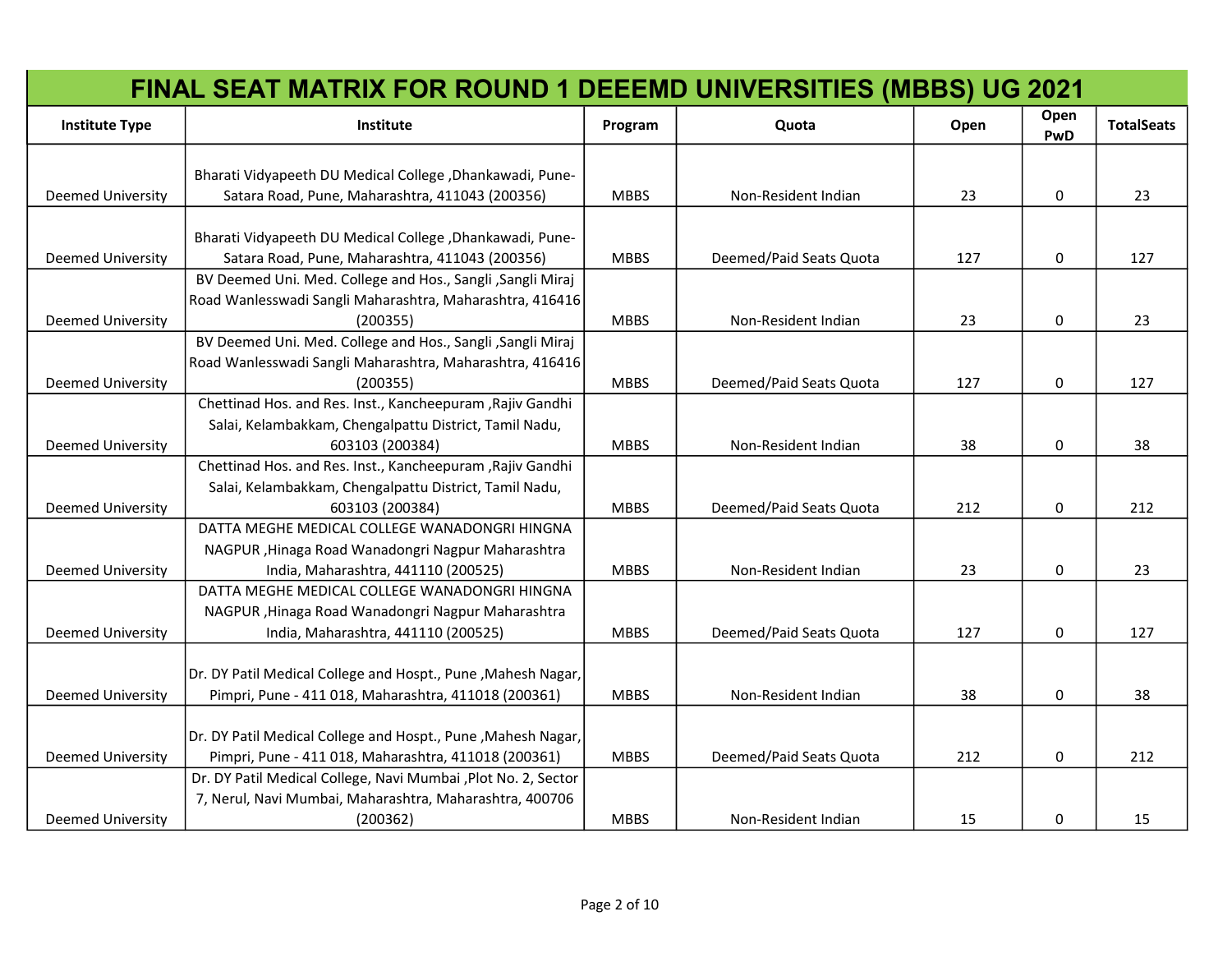|                          | <b>FINAL SEAT MATRIX FOR ROUND 1 DEEEMD UNIVERSITIES (MBBS) UG 2021</b> |             |                              |      |             |                   |
|--------------------------|-------------------------------------------------------------------------|-------------|------------------------------|------|-------------|-------------------|
| <b>Institute Type</b>    | <b>Institute</b>                                                        | Program     | Quota                        | Open | Open<br>PwD | <b>TotalSeats</b> |
|                          | Dr. DY Patil Medical College, Navi Mumbai , Plot No. 2, Sector          |             |                              |      |             |                   |
|                          | 7, Nerul, Navi Mumbai, Maharashtra, Maharashtra, 400706                 |             |                              |      |             |                   |
| <b>Deemed University</b> | (200362)                                                                | <b>MBBS</b> | Deemed/Paid Seats Quota      | 235  | 0           | 235               |
|                          | Dr. DYP Edu. Soc. Deemed Uni., Kolhapur ,869, E Ward, D. Y.             |             |                              |      |             |                   |
|                          | Patil Vidyanagar, Kasaba Bavada, Kolhapur 416006,                       |             |                              |      |             |                   |
| <b>Deemed University</b> | Maharashtra, 416006 (200363)                                            | <b>MBBS</b> | Non-Resident Indian          | 23   | 0           | 23                |
|                          | Dr. DYP Edu. Soc. Deemed Uni., Kolhapur ,869, E Ward, D. Y.             |             |                              |      |             |                   |
|                          | Patil Vidyanagar, Kasaba Bavada, Kolhapur 416006,                       |             |                              |      |             |                   |
| <b>Deemed University</b> | Maharashtra, 416006 (200363)                                            | <b>MBBS</b> | Deemed/Paid Seats Quota      | 127  | 0           | 127               |
|                          | GITAM Institue of Med. Sce. and Res., Visakhapatnam                     |             |                              |      |             |                   |
|                          | , Gandhi Institute of Technology and Management (GITAM),                |             |                              |      |             |                   |
|                          | Rushikonda, Visakhapatnam, Andhra Pradesh, 530045                       |             |                              |      |             |                   |
| <b>Deemed University</b> | (200324)                                                                | <b>MBBS</b> | Non-Resident Indian          | 23   | 0           | 23                |
|                          | GITAM Institue of Med. Sce. and Res., Visakhapatnam                     |             |                              |      |             |                   |
|                          | , Gandhi Institute of Technology and Management (GITAM),                |             |                              |      |             |                   |
|                          | Rushikonda, Visakhapatnam, Andhra Pradesh, 530045                       |             |                              |      |             |                   |
| <b>Deemed University</b> | (200324)                                                                | <b>MBBS</b> | Deemed/Paid Seats Quota      | 127  | 0           | 127               |
|                          |                                                                         |             |                              |      |             |                   |
|                          | Hamdard Inst. of Med. Sciences and Research, New Delhi                  |             |                              |      |             |                   |
| <b>Deemed University</b> | , Hamdard Nagar, Jamia Hamdard, New Delhi (200326)                      | <b>MBBS</b> | <b>Muslim Minority Quota</b> | 62   | 3           | 65                |
|                          |                                                                         |             |                              |      |             |                   |
|                          | Hamdard Inst. of Med. Sciences and Research, New Delhi                  |             |                              |      |             |                   |
| <b>Deemed University</b> | , Hamdard Nagar, Jamia Hamdard, New Delhi (200326)                      | <b>MBBS</b> | Non-Resident Indian          | 22   | $\Omega$    | 22                |
|                          |                                                                         |             |                              |      |             |                   |
|                          | Hamdard Inst. of Med. Sciences and Research, New Delhi                  |             |                              |      |             |                   |
| <b>Deemed University</b> | , Hamdard Nagar, Jamia Hamdard, New Delhi (200326)                      | <b>MBBS</b> | Deemed/Paid Seats Quota      | 59   | 4           | 63                |
|                          |                                                                         |             |                              |      |             |                   |
|                          | Institute of Medical Sciences and SUM Host., Bhubaneswar, K             |             |                              |      |             |                   |
| <b>Deemed University</b> | 8 Kalinga Nagar Bhubaneswar, Odisha, 751003 (200374)                    | <b>MBBS</b> | Non-Resident Indian          | 38   | 0           | 38                |
|                          |                                                                         |             |                              |      |             |                   |
|                          | Institute of Medical Sciences and SUM Host., Bhubaneswar, K             |             |                              |      |             |                   |
| <b>Deemed University</b> | 8 Kalinga Nagar Bhubaneswar, Odisha, 751003 (200374)                    | <b>MBBS</b> | Deemed/Paid Seats Quota      | 212  | 0           | 212               |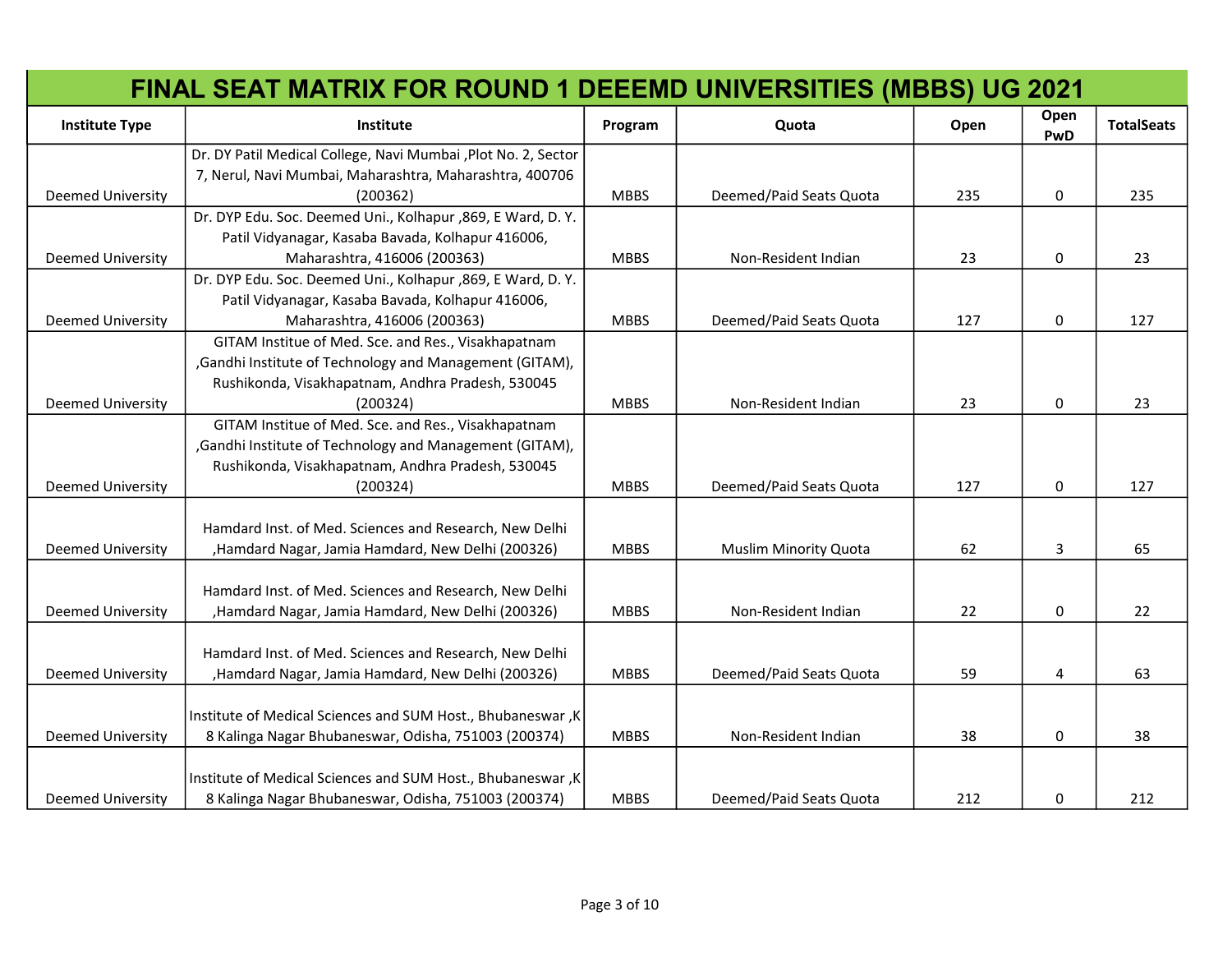|                          | FINAL SEAT MATRIX FOR ROUND 1 DEEEMD UNIVERSITIES (MBBS) UG 2021                                                                                                                                             |             |                         |      |             |                   |
|--------------------------|--------------------------------------------------------------------------------------------------------------------------------------------------------------------------------------------------------------|-------------|-------------------------|------|-------------|-------------------|
| <b>Institute Type</b>    | Institute                                                                                                                                                                                                    | Program     | Quota                   | Open | Open<br>PwD | <b>TotalSeats</b> |
| <b>Deemed University</b> | Jagadguru Gangadhar Mahaswamigalu Moorusavirmath<br>Medical College, Hubballi , KLE Jagadguru Gangadhar<br>Mahaswamigalu Moorusavirmath Medical College Gabbur<br>Cross Hubballi, Karnataka, 580028 (200536) | <b>MBBS</b> | Non-Resident Indian     | 23   | 0           | 23                |
| <b>Deemed University</b> | Jagadguru Gangadhar Mahaswamigalu Moorusavirmath<br>Medical College, Hubballi , KLE Jagadguru Gangadhar<br>Mahaswamigalu Moorusavirmath Medical College Gabbur<br>Cross Hubballi, Karnataka, 580028 (200536) | <b>MBBS</b> | Deemed/Paid Seats Quota | 90   | 0           | 90                |
| <b>Deemed University</b> | Jawahar Lal Nehru Medical College, Belagavi , J.N. Medical<br>College Campus, Nehru Nagar, Belagavi-590010. Karnataka,<br>India. (200335)                                                                    | <b>MBBS</b> | Non-Resident Indian     | 30   | 0           | 30                |
| <b>Deemed University</b> | Jawahar Lal Nehru Medical College, Belagavi , J.N. Medical<br>College Campus, Nehru Nagar, Belagavi-590010. Karnataka,<br>India. (200335)                                                                    | <b>MBBS</b> | Deemed/Paid Seats Quota | 158  | 0           | 158               |
| <b>Deemed University</b> | JLN Medical College, Datta Meghe, Wardha , Sawangi<br>(Meghe), Wardha, Maharashtra State, India, Maharashtra,<br>442107 (200364)                                                                             | <b>MBBS</b> | Non-Resident Indian     | 38   | 0           | 38                |
| <b>Deemed University</b> | JLN Medical College, Datta Meghe, Wardha , Sawangi<br>(Meghe), Wardha, Maharashtra State, India, Maharashtra,<br>442107 (200364)                                                                             | <b>MBBS</b> | Deemed/Paid Seats Quota | 212  | 0           | 212               |
| <b>Deemed University</b> | JSS Medical College, Jagadguru , The Principal JSS Medical<br>College and Hospital Medical Institutions Campus S S Nagar<br>Mysuru, Karnataka, 570015 (200337)                                               | <b>MBBS</b> | Non-Resident Indian     | 30   | 0           | 30                |
| <b>Deemed University</b> | JSS Medical College, Jagadguru , The Principal JSS Medical<br>College and Hospital Medical Institutions Campus S S Nagar<br>Mysuru, Karnataka, 570015 (200337)                                               | <b>MBBS</b> | Deemed/Paid Seats Quota | 158  | 0           | 158               |
| <b>Deemed University</b> | K.S Hegde Medical Academy, Mangaluru ,Deralakatte,<br>Mangaluru, Dakshina Kannada Dist, (200338)                                                                                                             | <b>MBBS</b> | Non-Resident Indian     | 23   | 0           | 23                |
| <b>Deemed University</b> | K.S Hegde Medical Academy, Mangaluru , Deralakatte,<br>Mangaluru, Dakshina Kannada Dist, (200338)                                                                                                            | <b>MBBS</b> | Deemed/Paid Seats Quota | 115  | 0           | 115               |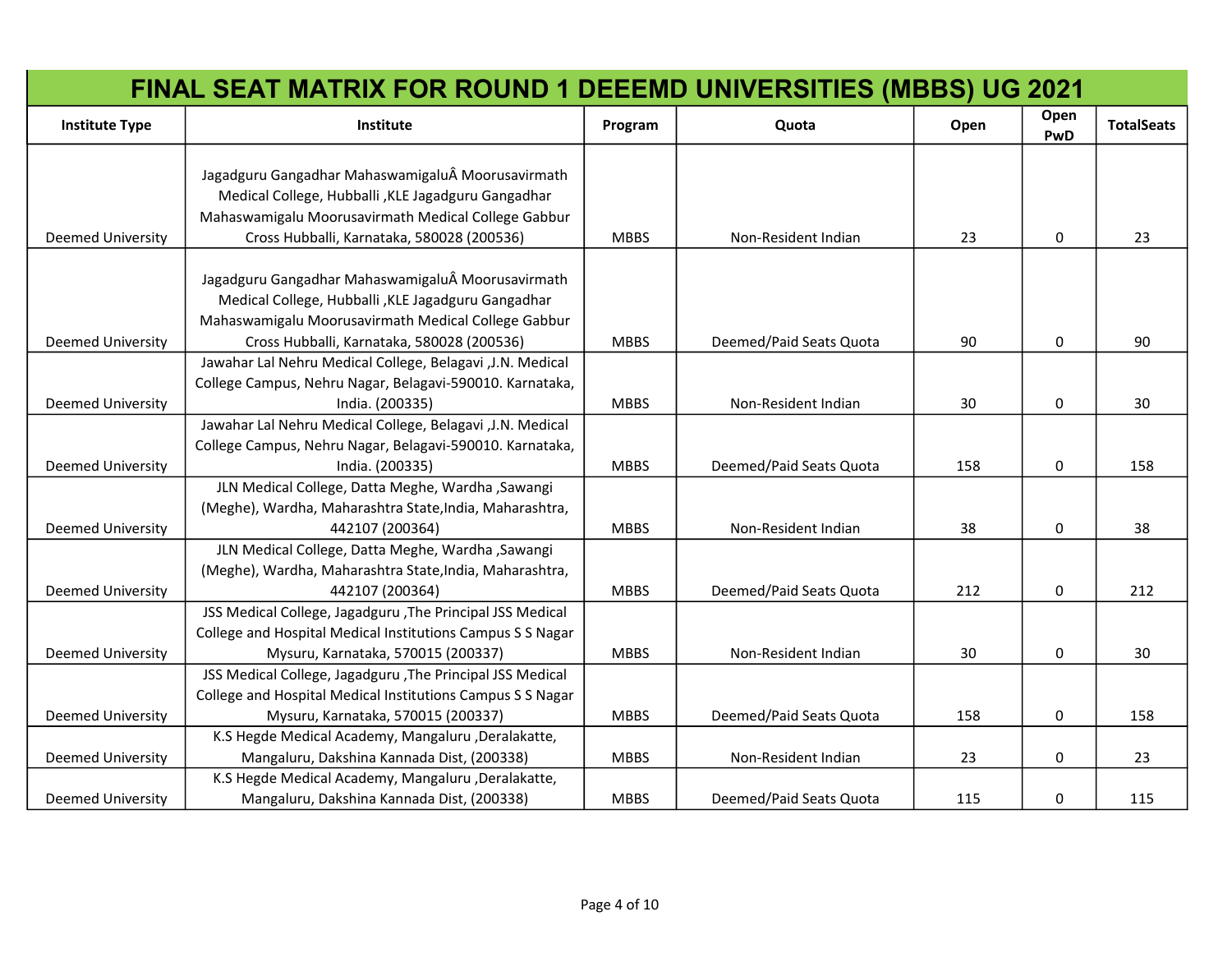|                          | <b>FINAL SEAT MATRIX FOR ROUND 1 DEEEMD UNIVERSITIES (MBBS) UG 2021</b>                                           |             |                         |      |             |                   |
|--------------------------|-------------------------------------------------------------------------------------------------------------------|-------------|-------------------------|------|-------------|-------------------|
| <b>Institute Type</b>    | Institute                                                                                                         | Program     | Quota                   | Open | Open<br>PwD | <b>TotalSeats</b> |
|                          | Kalinga Institute of Medical Sciences, Bhubaneswar, CAMPUS-                                                       |             |                         |      |             |                   |
| <b>Deemed University</b> | 5 KUSHABHADRA CAMPUS P.O-KIIT BHUBANESWAR (200376)                                                                | <b>MBBS</b> | Non-Resident Indian     | 37   | $\mathbf 0$ | 37                |
|                          | Kalinga Institute of Medical Sciences, Bhubaneswar, CAMPUS-                                                       |             |                         |      |             |                   |
| <b>Deemed University</b> | 5 KUSHABHADRA CAMPUS P.O-KIIT BHUBANESWAR (200376)                                                                | <b>MBBS</b> | Deemed/Paid Seats Quota | 213  | 0           | 213               |
|                          | Kasturba Medical College, Manipal Univ., Mangalore, Light                                                         |             |                         |      |             |                   |
| <b>Deemed University</b> | house Hill Road, Mangalore, India (200339)                                                                        | <b>MBBS</b> | Non-Resident Indian     | 25   | 0           | 25                |
| <b>Deemed University</b> | Kasturba Medical College, Manipal Univ., Mangalore, Light<br>house Hill Road, Mangalore, India (200339)           | <b>MBBS</b> | Deemed/Paid Seats Quota | 173  | $\pmb{0}$   | 173               |
|                          |                                                                                                                   |             |                         |      |             |                   |
|                          | Kasturba Medical College, Manipal Univ., Manipal, Madhav                                                          |             |                         |      |             |                   |
| <b>Deemed University</b> | Nagar, Manipal, Karnataka State India (200340)                                                                    | <b>MBBS</b> | Non-Resident Indian     | 38   | 0           | 38                |
|                          |                                                                                                                   |             |                         |      |             |                   |
|                          | Kasturba Medical College, Manipal Univ., Manipal, Madhav                                                          |             |                         |      |             |                   |
| <b>Deemed University</b> | Nagar, Manipal, Karnataka State India (200340)                                                                    | <b>MBBS</b> | Deemed/Paid Seats Quota | 212  | 0           | 212               |
|                          | Krishna Inst. of Med. Scie., Karad , KARAD, DIST. SATARA                                                          |             |                         |      |             |                   |
| <b>Deemed University</b> | (MAHARASHTRA STATE)., Maharashtra, 415110 (200365)                                                                | <b>MBBS</b> | Non-Resident Indian     | 30   | 0           | 30                |
|                          |                                                                                                                   |             |                         |      |             |                   |
|                          | Krishna Inst. of Med. Scie., Karad , KARAD, DIST. SATARA                                                          |             |                         |      |             |                   |
| <b>Deemed University</b> | (MAHARASHTRA STATE)., Maharashtra, 415110 (200365)                                                                | <b>MBBS</b> | Deemed/Paid Seats Quota | 170  | 0           | 170               |
|                          |                                                                                                                   |             |                         |      |             |                   |
|                          | Mahatma Gandhi Medical College and Sri Balaji Vidyapeeth,<br>Pondicherry , SBV Campus, Pondicherry-Cuddalore Main |             |                         |      |             |                   |
| <b>Deemed University</b> | Road, Pillaiyarkuppam, Puducherry, 607402 (200379)                                                                | <b>MBBS</b> | Non-Resident Indian     | 38   | 0           | 38                |
|                          |                                                                                                                   |             |                         |      |             |                   |
|                          | Mahatma Gandhi Medical College and Sri Balaji Vidyapeeth,                                                         |             |                         |      |             |                   |
|                          | Pondicherry , SBV Campus, Pondicherry-Cuddalore Main                                                              |             |                         |      |             |                   |
| <b>Deemed University</b> | Road, Pillaiyarkuppam, Puducherry, 607402 (200379)                                                                | <b>MBBS</b> | Deemed/Paid Seats Quota | 212  | 0           | 212               |
|                          | Manipal Tata Medical College, , Kadani Road, Baridih,                                                             |             |                         |      |             |                   |
| <b>Deemed University</b> | Jamshedpur, East Singbhum District (200528)                                                                       | <b>MBBS</b> | Non-Resident Indian     | 5    | 0           | 5                 |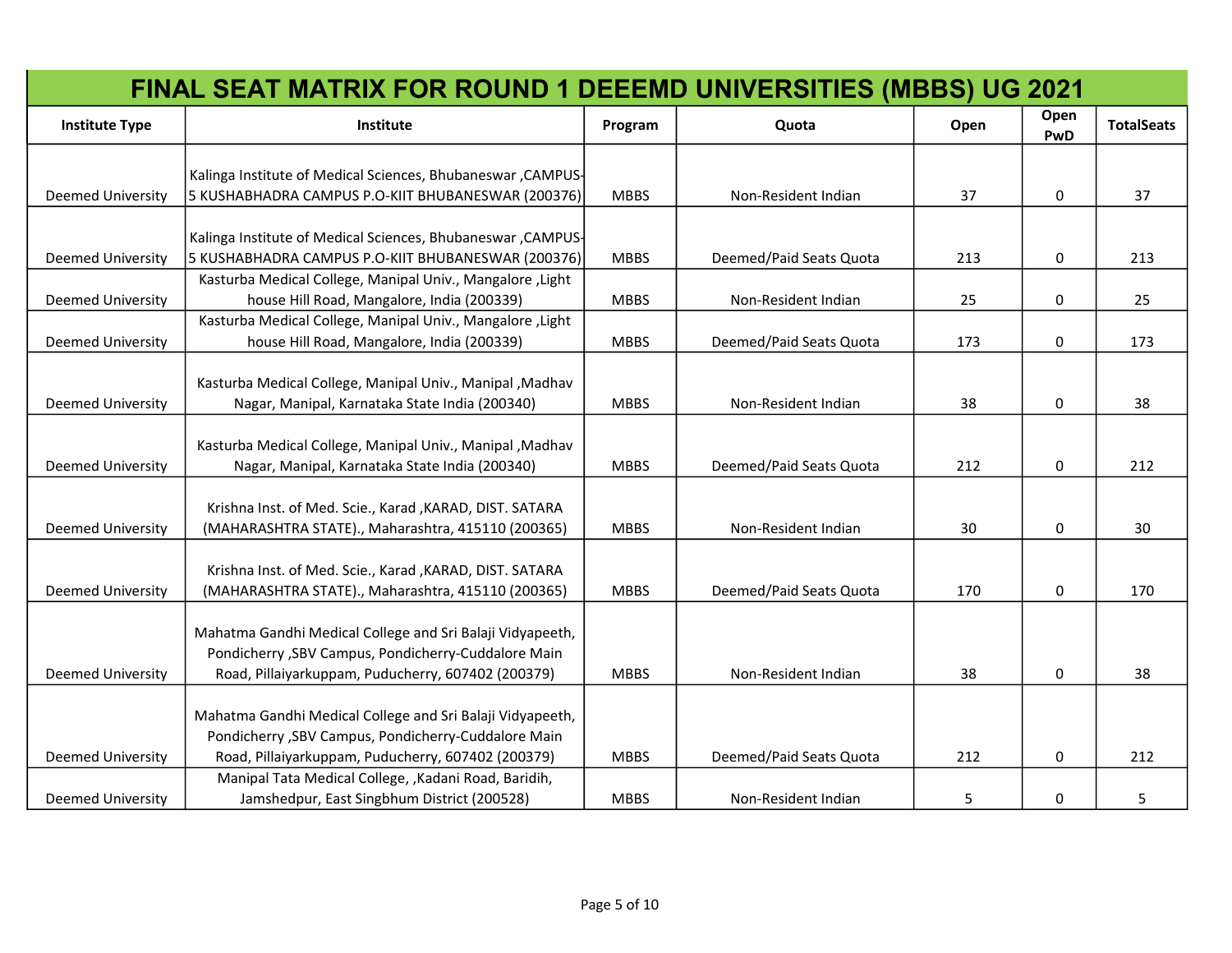|                          | <b>FINAL SEAT MATRIX FOR ROUND 1 DEEEMD UNIVERSITIES (MBBS) UG 2021</b> |             |                         |      |             |                   |
|--------------------------|-------------------------------------------------------------------------|-------------|-------------------------|------|-------------|-------------------|
| <b>Institute Type</b>    | Institute                                                               | Program     | Quota                   | Open | Open<br>PwD | <b>TotalSeats</b> |
|                          | Manipal Tata Medical College, , Kadani Road, Baridih,                   |             |                         |      |             |                   |
| <b>Deemed University</b> | Jamshedpur, East Singbhum District (200528)                             | <b>MBBS</b> | Deemed/Paid Seats Quota | 120  | $\mathbf 0$ | 120               |
|                          | Meenakshi Medical College Host. and Res. Inst., Chennai                 |             |                         |      |             |                   |
| <b>Deemed University</b> | , Enathur, Kanchipuram (200386)                                         | <b>MBBS</b> | Non-Resident Indian     | 38   | $\mathbf 0$ | 38                |
|                          | Meenakshi Medical College Host. and Res. Inst., Chennai                 |             |                         |      |             |                   |
| <b>Deemed University</b> | , Enathur, Kanchipuram (200386)                                         | <b>MBBS</b> | Deemed/Paid Seats Quota | 212  | $\mathbf 0$ | 212               |
|                          | MGM Medical College, Aurangabad , N-6, Cidco, Aurangabad,               |             |                         |      |             |                   |
| <b>Deemed University</b> | (200367)                                                                | <b>MBBS</b> | Non-Resident Indian     | 23   | $\mathbf 0$ | 23                |
|                          | MGM Medical College, Aurangabad , N-6, Cidco, Aurangabad,               |             |                         |      |             |                   |
| <b>Deemed University</b> | (200367)                                                                | <b>MBBS</b> | Deemed/Paid Seats Quota | 127  | 0           | 127               |
|                          | MGM Medical College, Navi Mumbai, MGM Educational                       |             |                         |      |             |                   |
| <b>Deemed University</b> | Campus, Sector 1, Kamothe, Navi Mumbai (200368)                         | <b>MBBS</b> | Non-Resident Indian     | 23   | 0           | 23                |
|                          |                                                                         |             |                         |      |             |                   |
|                          | MGM Medical College, Navi Mumbai , MGM Educational                      |             |                         |      |             |                   |
| <b>Deemed University</b> | Campus, Sector 1, Kamothe, Navi Mumbai (200368)                         | <b>MBBS</b> | Deemed/Paid Seats Quota | 127  | 0           | 127               |
|                          | MM Inst. Med. and Research, Mullana, M.M. INSTITUTE OF                  |             |                         |      |             |                   |
|                          | MEDICAL SCIENCES AND RESEARCH, MULLANA, AMBALA,                         |             |                         |      |             |                   |
| <b>Deemed University</b> | HARYANA. (200332)                                                       | <b>MBBS</b> | Non-Resident Indian     | 22   | 0           | 22                |
|                          | MM Inst. Med. and Research, Mullana , M.M. INSTITUTE OF                 |             |                         |      |             |                   |
|                          | MEDICAL SCIENCES AND RESEARCH, MULLANA, AMBALA,                         |             |                         |      |             |                   |
| <b>Deemed University</b> | HARYANA. (200332)                                                       | <b>MBBS</b> | Deemed/Paid Seats Quota | 128  | 0           | 128               |
|                          |                                                                         |             |                         |      |             |                   |
|                          | Raja Rajeswari Medical College Bengaluru , 202, Kambipura,              |             |                         |      |             |                   |
|                          | Bengaluru Mysuru High Way, Kengeri Hobli, Bangalore,                    |             |                         |      |             |                   |
| <b>Deemed University</b> | Karnataka, Karnataka, 560074 (200469)                                   | <b>MBBS</b> | Non-Resident Indian     | 38   | 0           | 38                |
|                          |                                                                         |             |                         |      |             |                   |
|                          | Raja Rajeswari Medical College Bengaluru , 202, Kambipura,              |             |                         |      |             |                   |
|                          | Bengaluru Mysuru High Way, Kengeri Hobli, Bangalore,                    |             |                         |      |             |                   |
| <b>Deemed University</b> | Karnataka, Karnataka, 560074 (200469)                                   | <b>MBBS</b> | Deemed/Paid Seats Quota | 212  | 0           | 212               |
|                          | Rural Medical College and PIMS, Loni , At - Loni Tal - Rahata           |             |                         |      |             |                   |
|                          | Dist - Ahmednagar Maharashtra State, India PIN-413736                   |             |                         |      |             |                   |
| <b>Deemed University</b> | (Near Shirdi) (200370)                                                  | <b>MBBS</b> | Non-Resident Indian     | 30   | 0           | 30                |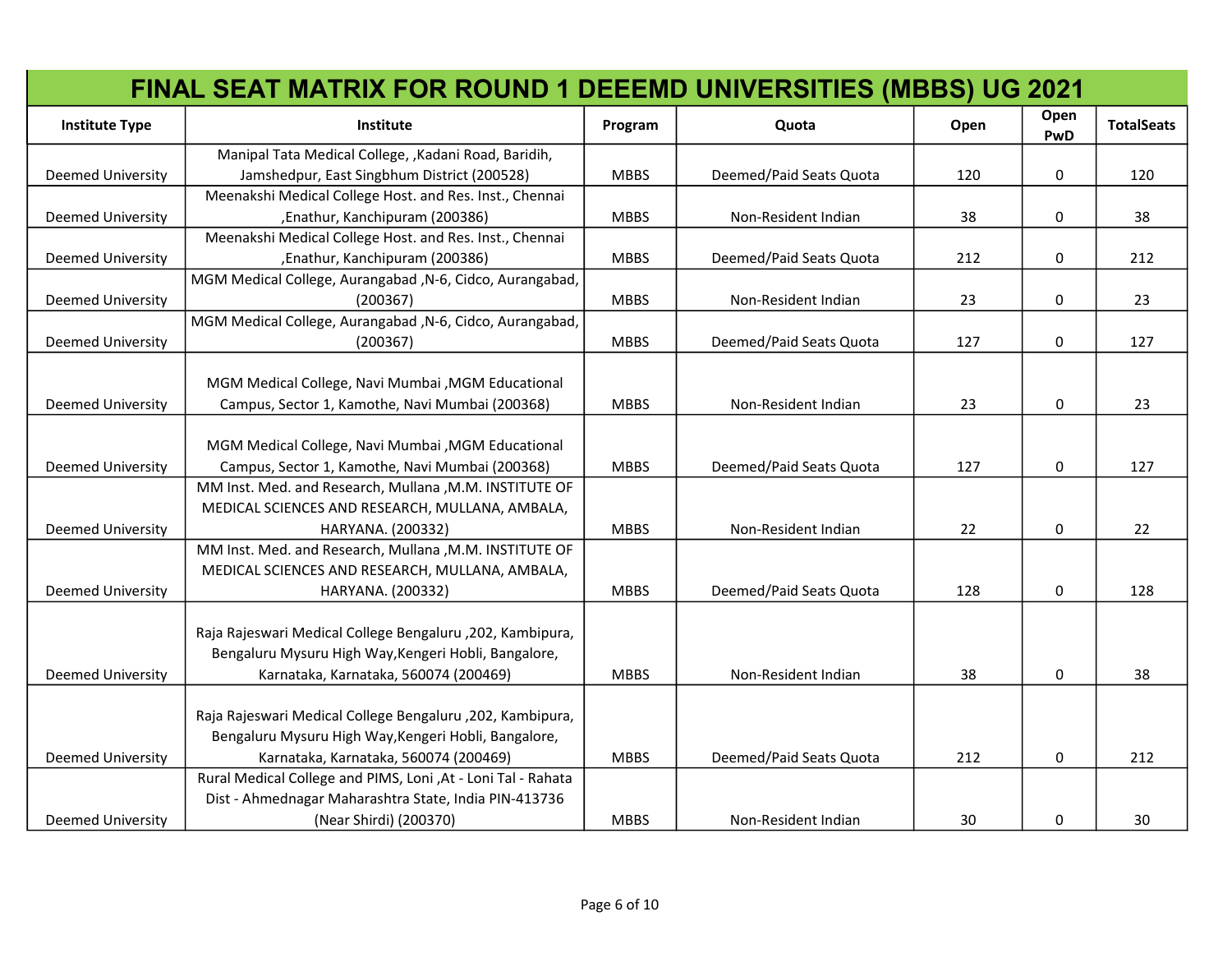|                          | <b>FINAL SEAT MATRIX FOR ROUND 1 DEEEMD UNIVERSITIES (MBBS) UG 2021</b> |             |                         |      |             |                   |
|--------------------------|-------------------------------------------------------------------------|-------------|-------------------------|------|-------------|-------------------|
| <b>Institute Type</b>    | Institute                                                               | Program     | Quota                   | Open | Open<br>PwD | <b>TotalSeats</b> |
|                          | Rural Medical College and PIMS, Loni , At - Loni Tal - Rahata           |             |                         |      |             |                   |
|                          | Dist - Ahmednagar Maharashtra State, India PIN-413736                   |             |                         |      |             |                   |
| <b>Deemed University</b> | (Near Shirdi) (200370)                                                  | <b>MBBS</b> | Deemed/Paid Seats Quota | 170  | $\mathbf 0$ | 170               |
|                          | Santosh Medical College and Hospital, Ghaziabad, No.1,                  |             |                         |      |             |                   |
|                          | Santosh Nagar, Ghaziabad, NCR Delhi, Uttar Pradesh, 201009              |             |                         |      |             |                   |
| <b>Deemed University</b> | (200408)                                                                | <b>MBBS</b> | Non-Resident Indian     | 15   | 0           | 15                |
|                          | Santosh Medical College and Hospital, Ghaziabad, No.1,                  |             |                         |      |             |                   |
|                          | Santosh Nagar, Ghaziabad, NCR Delhi, Uttar Pradesh, 201009              |             |                         |      |             |                   |
| <b>Deemed University</b> | (200408)                                                                | <b>MBBS</b> | Deemed/Paid Seats Quota | 85   | 0           | 85                |
|                          | Saveetha Medical College, Chennai , Saveetha Nagar,                     |             |                         |      |             |                   |
| <b>Deemed University</b> | Thandalam, Chennai, Tamil Nadu, 602105 (200389)                         | <b>MBBS</b> | Non-Resident Indian     | 10   | 0           | 10                |
|                          | Saveetha Medical College, Chennai , Saveetha Nagar,                     |             |                         |      |             |                   |
| <b>Deemed University</b> | Thandalam, Chennai, Tamil Nadu, 602105 (200389)                         | <b>MBBS</b> | Deemed/Paid Seats Quota | 240  | 0           | 240               |
|                          |                                                                         |             |                         |      |             |                   |
|                          | SBKS Med. Inst. and Res. Centre, Sumandeep Vidyapeeth                   |             |                         |      |             |                   |
|                          | , Sumandeep Vidyapeeth Deemed to be University Campus,                  |             |                         |      |             |                   |
| <b>Deemed University</b> | At. Po.Piparia, Tal. Waghodia, Dist. Vadodara (200330)                  | <b>MBBS</b> | Jain Minority Quota     | 64   | 0           | 64                |
|                          |                                                                         |             |                         |      |             |                   |
|                          | SBKS Med. Inst. and Res. Centre, Sumandeep Vidyapeeth                   |             |                         |      |             |                   |
|                          | , Sumandeep Vidyapeeth Deemed to be University Campus,                  |             |                         |      |             |                   |
| <b>Deemed University</b> | At. Po.Piparia, Tal. Waghodia, Dist. Vadodara (200330)                  | <b>MBBS</b> | Non-Resident Indian     | 22   | 0           | 22                |
|                          |                                                                         |             |                         |      |             |                   |
|                          | SBKS Med. Inst. and Res. Centre, Sumandeep Vidyapeeth                   |             |                         |      |             |                   |
|                          | , Sumandeep Vidyapeeth Deemed to be University Campus,                  |             |                         |      |             |                   |
| <b>Deemed University</b> | At. Po.Piparia, Tal. Waghodia, Dist. Vadodara (200330)                  | <b>MBBS</b> | Deemed/Paid Seats Quota | 64   | 0           | 64                |
|                          | SDU Medical College, Kolar , TAMAKA KOLAR, Karnataka,                   |             |                         |      |             |                   |
| <b>Deemed University</b> | 563103 (200347)                                                         | <b>MBBS</b> | Non-Resident Indian     | 23   | 0           | 23                |
|                          | SDU Medical College, Kolar , TAMAKA KOLAR, Karnataka,                   |             |                         |      |             |                   |
| <b>Deemed University</b> | 563103 (200347)                                                         | <b>MBBS</b> | Deemed/Paid Seats Quota | 127  | 0           | 127               |
|                          | Shri Sathya Sai Medical College and RI, Chennai , Sathya Sai            |             |                         |      |             |                   |
|                          | Nagar, Tiruporur-Guduvancherry Main Road, Chennai,                      |             |                         |      |             |                   |
| <b>Deemed University</b> | 603108, Tamil Nadu, 603108 (200390)                                     | <b>MBBS</b> | Non-Resident Indian     | 23   | 0           | 23                |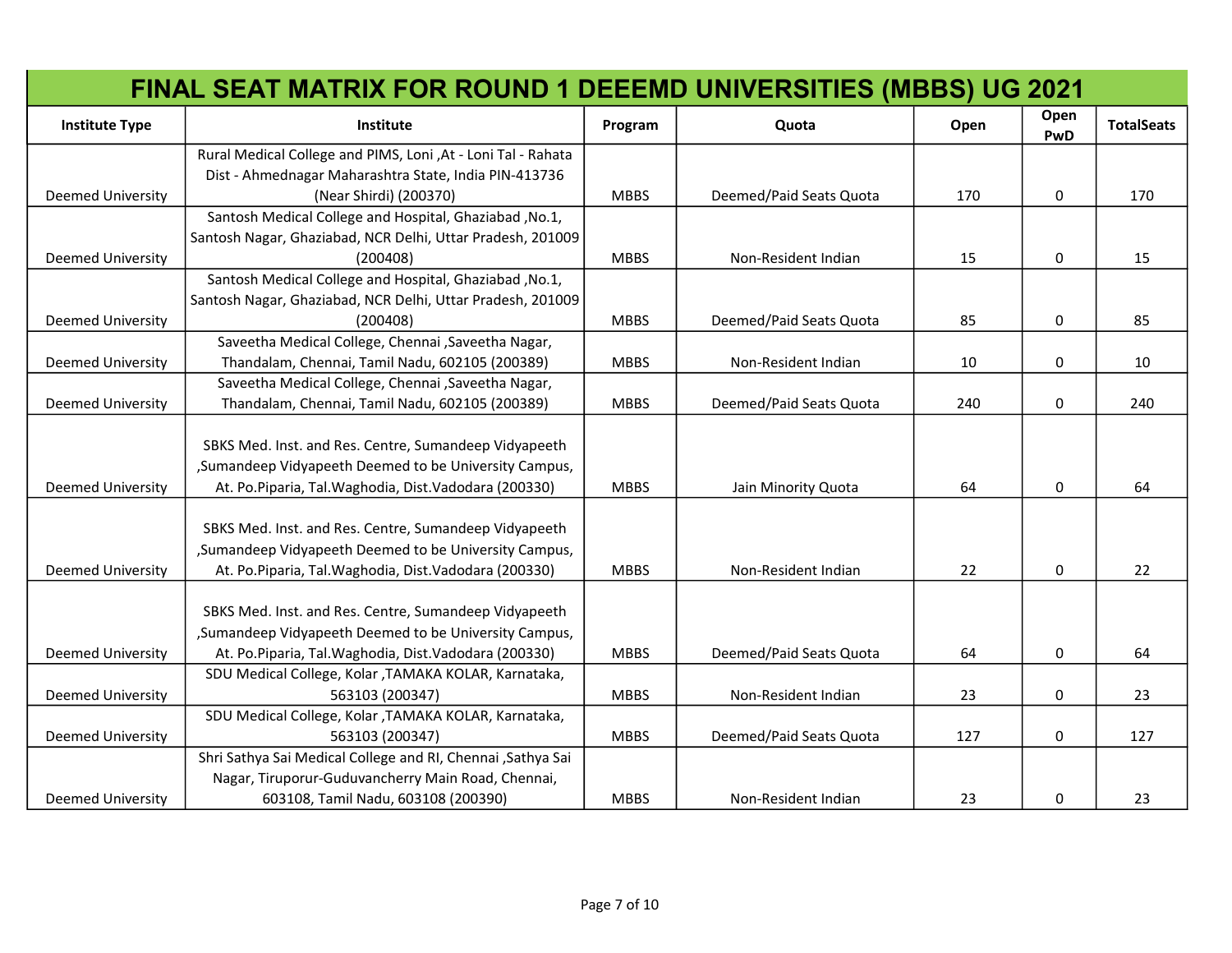|                          | <b>FINAL SEAT MATRIX FOR ROUND 1 DEEEMD UNIVERSITIES (MBBS) UG 2021</b> |             |                         |      |             |                   |
|--------------------------|-------------------------------------------------------------------------|-------------|-------------------------|------|-------------|-------------------|
| <b>Institute Type</b>    | <b>Institute</b>                                                        | Program     | Quota                   | Open | Open<br>PwD | <b>TotalSeats</b> |
|                          | Shri Sathya Sai Medical College and RI, Chennai , Sathya Sai            |             |                         |      |             |                   |
|                          | Nagar, Tiruporur-Guduvancherry Main Road, Chennai,                      |             |                         |      |             |                   |
| <b>Deemed University</b> | 603108, Tamil Nadu, 603108 (200390)                                     | <b>MBBS</b> | Deemed/Paid Seats Quota | 127  | 0           | 127               |
|                          | Sree Balaji Medical College and Hospital, Chennai , NO 7                |             |                         |      |             |                   |
| <b>Deemed University</b> | WORKS ROAD CHROMEPET CHENNAI (200393)                                   | <b>MBBS</b> | Non-Resident Indian     | 38   | 0           | 38                |
|                          | Sree Balaji Medical College and Hospital, Chennai , NO 7                |             |                         |      |             |                   |
| <b>Deemed University</b> | WORKS ROAD CHROMEPET CHENNAI (200393)                                   | <b>MBBS</b> | Deemed/Paid Seats Quota | 212  | 0           | 212               |
|                          | Sri Lakshmi Narayana Inst. of Med. Scien., Puducherry                   |             |                         |      |             |                   |
|                          | , OSUDU, AGARAM VILLAGE, KOODAPAKKAM POST,                              |             |                         |      |             |                   |
|                          | VILLIANUR COMMUNE, PUDUCHERRY, Puducherry, 605502                       |             |                         |      |             |                   |
| <b>Deemed University</b> | (200380)                                                                | <b>MBBS</b> | Non-Resident Indian     | 22   | 0           | 22                |
|                          | Sri Lakshmi Narayana Inst. of Med. Scien., Puducherry                   |             |                         |      |             |                   |
|                          | , OSUDU, AGARAM VILLAGE, KOODAPAKKAM POST,                              |             |                         |      |             |                   |
|                          | VILLIANUR COMMUNE, PUDUCHERRY, Puducherry, 605502                       |             |                         |      |             |                   |
| <b>Deemed University</b> | (200380)                                                                | <b>MBBS</b> | Deemed/Paid Seats Quota | 128  | $\Omega$    | 128               |
|                          |                                                                         |             |                         |      |             |                   |
|                          | SRI LALITHAMBIGAI MEDICAL COLLEGE & HOSPITAL , Faculty                  |             |                         |      |             |                   |
|                          | of Medicine - Sri Lalithambigai Medical College and Hospital,           |             |                         |      |             |                   |
| <b>Deemed University</b> | 1, Periyar EVR High Road, Ada, Tamil Nadu, 600095 (200540)              | <b>MBBS</b> | Non-Resident Indian     | 22   | 0           | 22                |
|                          |                                                                         |             |                         |      |             |                   |
|                          | SRI LALITHAMBIGAI MEDICAL COLLEGE & HOSPITAL , Faculty                  |             |                         |      |             |                   |
|                          | of Medicine - Sri Lalithambigai Medical College and Hospital,           |             |                         |      |             |                   |
| <b>Deemed University</b> | 1, Periyar EVR High Road, Ada, Tamil Nadu, 600095 (200540)              | <b>MBBS</b> | Deemed/Paid Seats Quota | 128  | 0           | 128               |
|                          |                                                                         |             |                         |      |             |                   |
|                          | Sri Ramachandra Med. College and Res. Inst., Chennai, No.               |             |                         |      |             |                   |
| <b>Deemed University</b> | One Ramachandra Nagar, Porur, Chennai. (200396)                         | <b>MBBS</b> | Non-Resident Indian     | 38   | 0           | 38                |
|                          |                                                                         |             |                         |      |             |                   |
|                          | Sri Ramachandra Med. College and Res. Inst., Chennai, No.               |             |                         |      |             |                   |
| <b>Deemed University</b> | One Ramachandra Nagar, Porur, Chennai. (200396)                         | <b>MBBS</b> | Deemed/Paid Seats Quota | 212  | 0           | 212               |
|                          | Sri Siddhartha Academy T Begur , SRI SIDDHARTHA INSTITUTE               |             |                         |      |             |                   |
|                          | OF MEDICAL SCIENCES AND RESEARCH CENTRE T BEGUR                         |             |                         |      |             |                   |
|                          | NELAMANGALA TALUK BANGALOR, Karnataka, 562123                           |             |                         |      |             |                   |
| <b>Deemed University</b> | (200472)                                                                | <b>MBBS</b> | Non-Resident Indian     | 22   | 0           | 22                |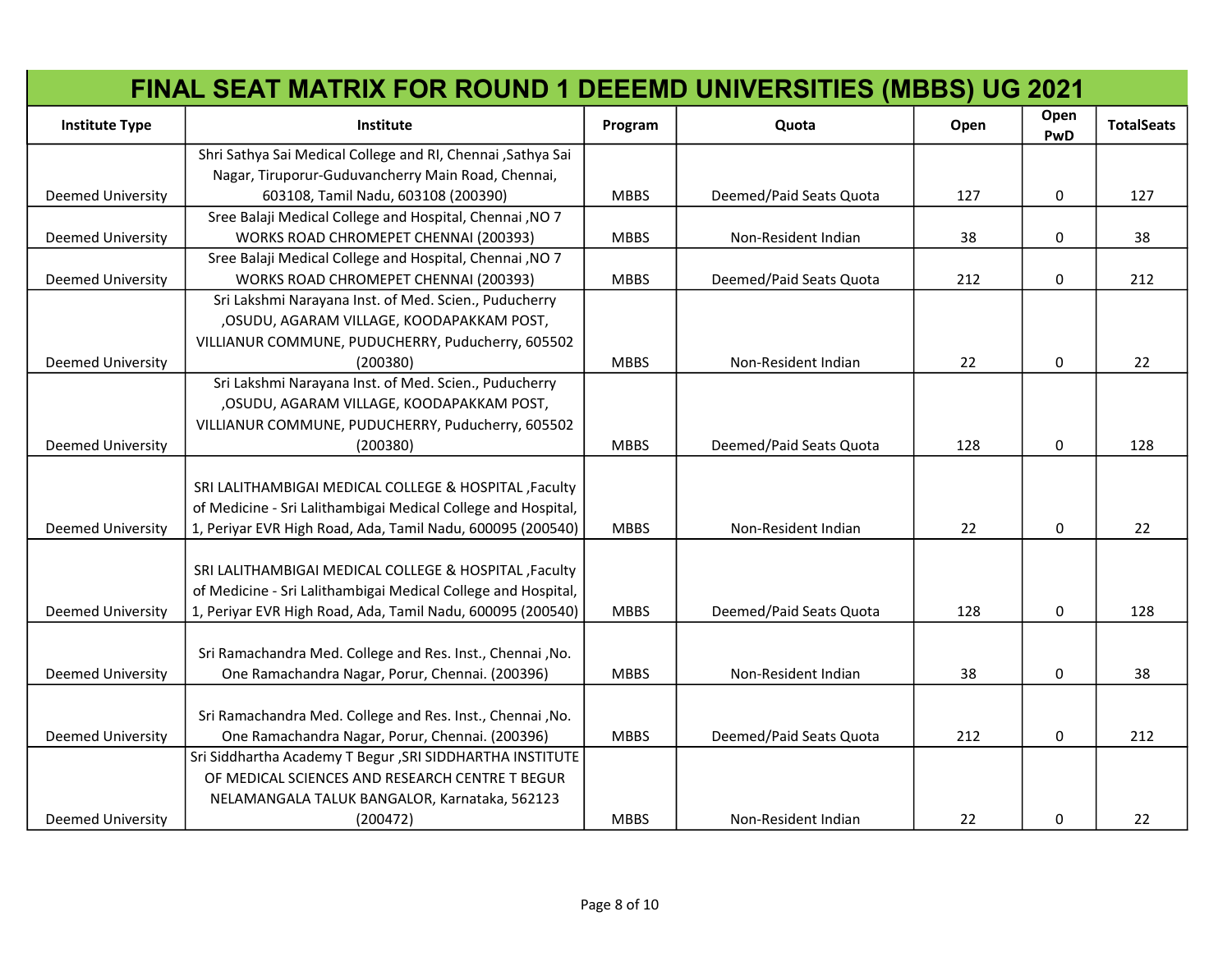|                          | <b>FINAL SEAT MATRIX FOR ROUND 1 DEEEMD UNIVERSITIES (MBBS) UG 2021</b> |             |                         |      |             |                   |
|--------------------------|-------------------------------------------------------------------------|-------------|-------------------------|------|-------------|-------------------|
| <b>Institute Type</b>    | <b>Institute</b>                                                        | Program     | Quota                   | Open | Open<br>PwD | <b>TotalSeats</b> |
|                          | Sri Siddhartha Academy T Begur , SRI SIDDHARTHA INSTITUTE               |             |                         |      |             |                   |
|                          | OF MEDICAL SCIENCES AND RESEARCH CENTRE T BEGUR                         |             |                         |      |             |                   |
|                          | NELAMANGALA TALUK BANGALOR, Karnataka, 562123                           |             |                         |      |             |                   |
| <b>Deemed University</b> | (200472)                                                                | <b>MBBS</b> | Deemed/Paid Seats Quota | 128  | $\mathbf 0$ | 128               |
|                          | Sri Siddhartha Medical College DU, Tumkur, SRI SIDDHARTHA               |             |                         |      |             |                   |
|                          | MEDICAL COLLEGE B.H. ROAD, AGALAKOTE TUMKUR,                            |             |                         |      |             |                   |
| <b>Deemed University</b> | Karnataka, 572107 (200349)                                              | <b>MBBS</b> | Non-Resident Indian     | 22   | 0           | 22                |
|                          | Sri Siddhartha Medical College DU, Tumkur, SRI SIDDHARTHA               |             |                         |      |             |                   |
|                          | MEDICAL COLLEGE B.H. ROAD, AGALAKOTE TUMKUR,                            |             |                         |      |             |                   |
| <b>Deemed University</b> | Karnataka, 572107 (200349)                                              | <b>MBBS</b> | Deemed/Paid Seats Quota | 128  | 0           | 128               |
|                          | SRM Medical College and Hospital, Chennai, SRM NAGAR,                   |             |                         |      |             |                   |
|                          | POTHERI, KATTANKULATHUR - 603203, KANCHEEPURAM                          |             |                         |      |             |                   |
| <b>Deemed University</b> | DIST,, Tamil Nadu, 603203 (200399)                                      | <b>MBBS</b> | Non-Resident Indian     | 3    | 0           | 3                 |
|                          | SRM Medical College and Hospital, Chennai , SRM NAGAR,                  |             |                         |      |             |                   |
|                          | POTHERI, KATTANKULATHUR - 603203, KANCHEEPURAM                          |             |                         |      |             |                   |
| <b>Deemed University</b> | DIST,, Tamil Nadu, 603203 (200399)                                      | <b>MBBS</b> | Deemed/Paid Seats Quota | 147  | 0           | 147               |
|                          |                                                                         |             |                         |      |             |                   |
|                          | SYMBIOSIS MEDICAL COLLEGE FOR WOMEN PUNE, Gram                          |             |                         |      |             |                   |
| <b>Deemed University</b> | Lavale Tal Mulshi Pune, Maharashtra, 412115 (200527)                    | <b>MBBS</b> | Non-Resident Indian     | 23   | 0           | 23                |
|                          |                                                                         |             |                         |      |             |                   |
|                          | SYMBIOSIS MEDICAL COLLEGE FOR WOMEN PUNE, Gram                          |             |                         |      |             |                   |
| <b>Deemed University</b> | Lavale Tal Mulshi Pune, Maharashtra, 412115 (200527)                    | <b>MBBS</b> | Deemed/Paid Seats Quota | 127  | 0           | 127               |
|                          |                                                                         |             |                         |      |             |                   |
|                          | VELS MEDICAL COLLEGE & HOSPITAL , 12-123, Velan Nagar,                  |             |                         |      |             |                   |
|                          | Manjankaranai Village, Periyapalayam Road, Uthukottai                   |             |                         |      |             |                   |
| <b>Deemed University</b> | Taluk, Tiruvallur Distric, Tamil Nadu, 601102 (200537)                  | <b>MBBS</b> | Non-Resident Indian     | 22   | 0           | 22                |
|                          |                                                                         |             |                         |      |             |                   |
|                          | VELS MEDICAL COLLEGE & HOSPITAL , 12-123, Velan Nagar,                  |             |                         |      |             |                   |
|                          | Manjankaranai Village, Periyapalayam Road, Uthukottai                   |             |                         |      |             |                   |
| Deemed University        | Taluk, Tiruvallur Distric, Tamil Nadu, 601102 (200537)                  | <b>MBBS</b> | Deemed/Paid Seats Quota | 128  | 0           | 128               |
|                          | Vinayaka Missions Medical College and Hospital, Karaikal                |             |                         |      |             |                   |
|                          | , KEEZHAKASAKUDIMEDU, KOTTUCHERRY(P.O) KARAIKAL -                       |             |                         |      |             |                   |
| <b>Deemed University</b> | 609 609, U.T. OF PUDUCHERRY (200381)                                    | <b>MBBS</b> | Non-Resident Indian     | 23   | 0           | 23                |